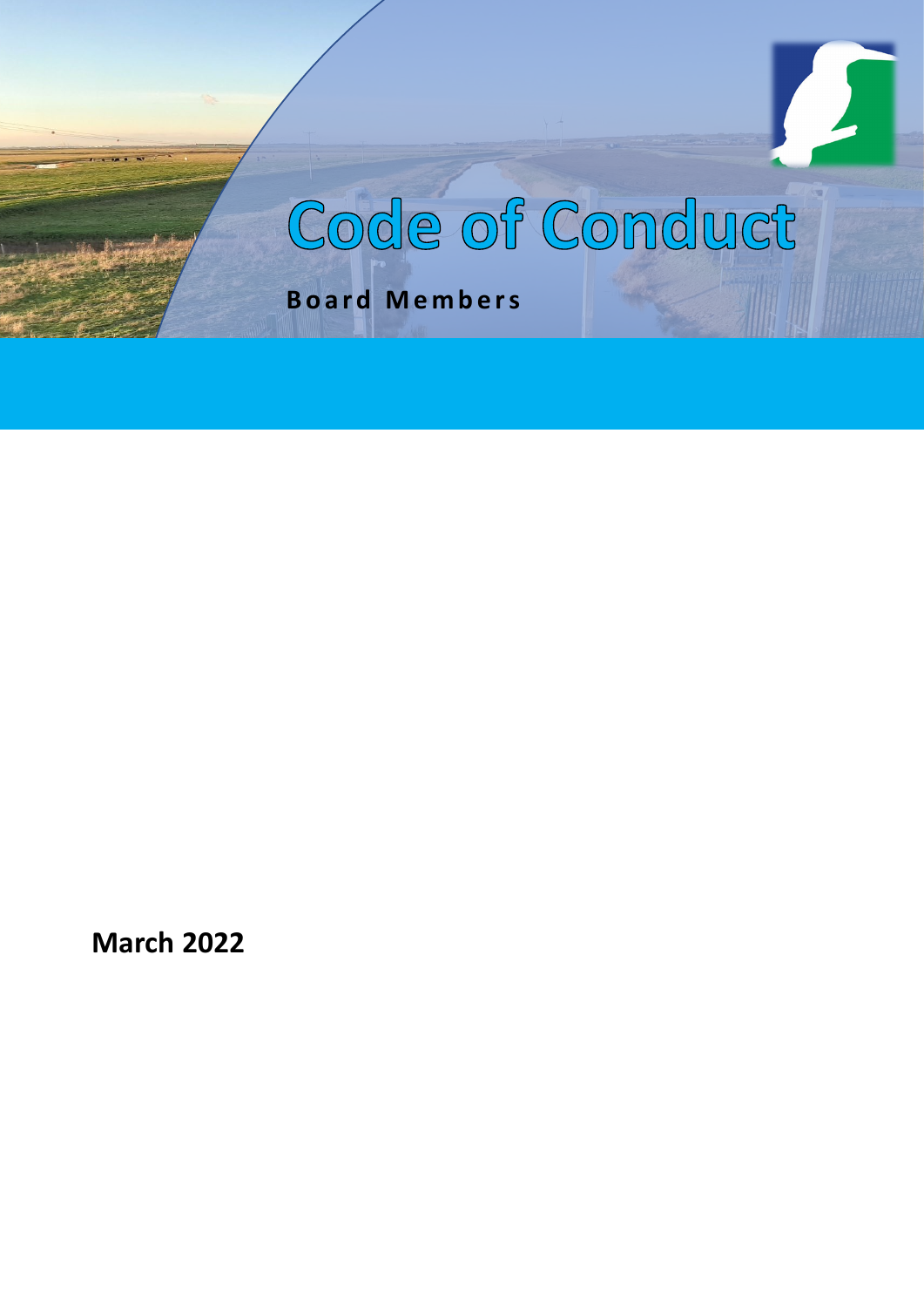## **Upper Medway Internal Drainage Board** Members Code of Conduct

### Contents

| 1.  |  |
|-----|--|
| 2.  |  |
| 3.  |  |
| 4.  |  |
| 5.  |  |
| 6.  |  |
| 7.  |  |
| 8.  |  |
|     |  |
| 9.  |  |
| 10. |  |
| 11. |  |
| 12. |  |
|     |  |
| 13. |  |
| 14. |  |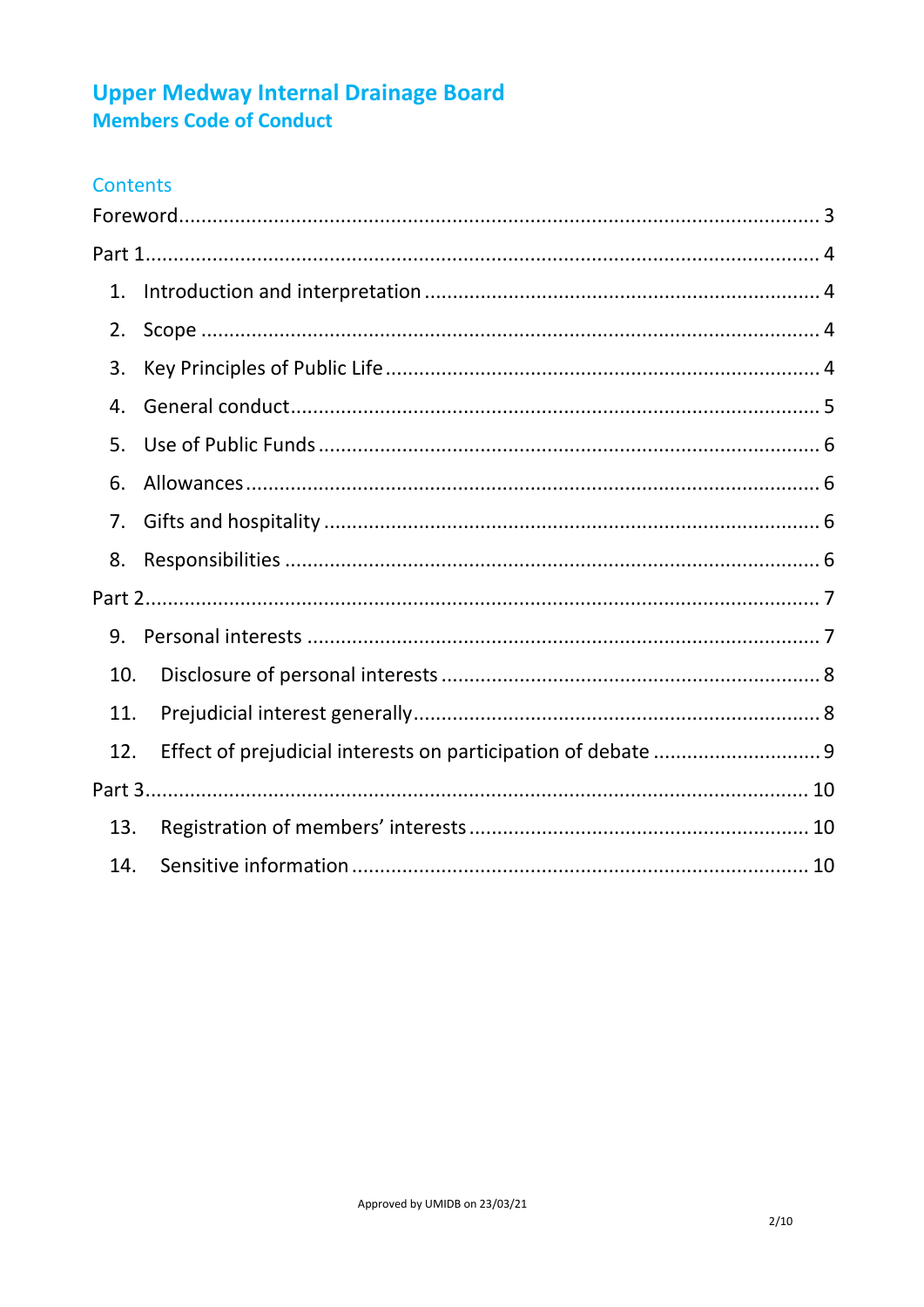#### <span id="page-2-0"></span>Foreword

This Members' Code of Conduct has been prepared by the Upper Medway Internal Drainage Board and is compliant with the *Code of Conduct for Board Members of Public Bodies* issued by the Cabinet Office, June 2011.

The Board has adopted this Members' Code of Conduct as one of its policies and is committed to its implementation. The Board will be required to review the Members' Code of Conduct periodically and update it as appropriate.

#### Oliver Pantrey

Clerk to the Board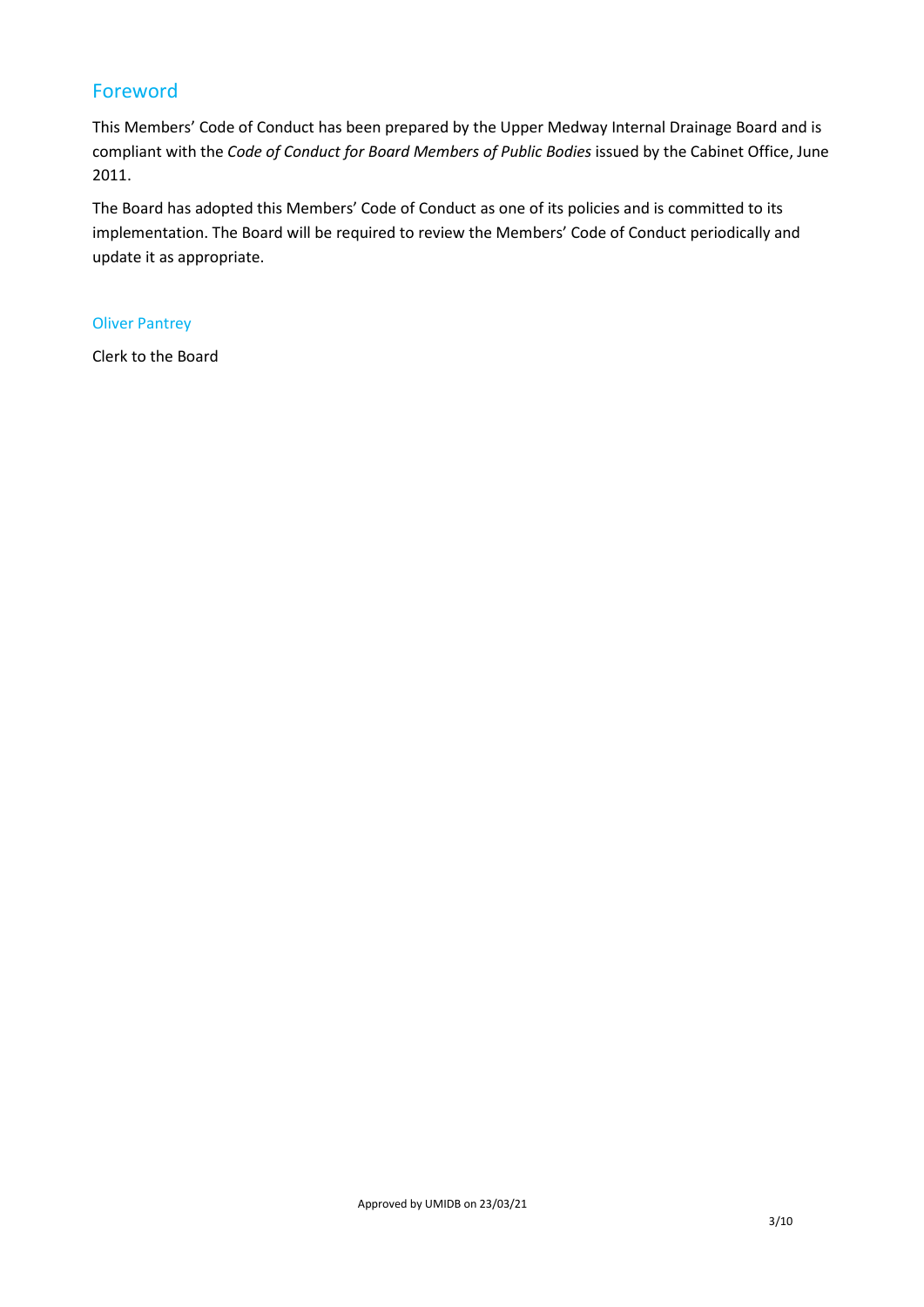# <span id="page-3-0"></span>Part 1

#### **General Provisions**

#### <span id="page-3-1"></span>**1. Introduction and interpretation**

This code applies to **you** as a member of an Internal Drainage Board.

In this code "member" includes:

- an appointed member
- an elected member
- a co-opted member
- member of an Internal Drainage Board.

As a member it is your responsibility to comply with the provisions of this Code.

In this Code "meeting" means any meeting of:

- the Internal Drainage Board
- any of the Internal Drainage Board's committees or sub-committees, joint committees, or joint sub-committees.

#### <span id="page-3-2"></span>**2. Scope**

- 2.1 Subject to paragraphs 2.2 to 2.5, you must comply with this Code whenever you:
	- conduct the business of your Internal Drainage Board (which, in this Code, includes the business of the office to which you are elected or appointed); or
	- act, claim to act or give the impression you are acting as a representative of your Internal Drainage Board, and references to your official capacity are construed accordingly.
- 2.2 Subject to paragraphs 2.3 and 2.4, this Code does not have effect in relation to your conduct other than where it is in your official capacity.
- 2.3 In addition to having effect in relation to conduct in your official capacity, paragraphs 4.2(c), 4.5 and 4.5(a) also have effect, at any other time, where that conduct constitutes a criminal offence for which you have been convicted.
- 2.4 Conduct to which this Code applies (whether that is conduct in your official capacity or conduct mentioned in paragraph 2.3) includes a criminal offence for which you are convicted (including an offence you committed before the date you took office, but for which you are convicted after that date).
- 2.5 Where you act as a representative of your Internal Drainage Board:
	- on another relevant Internal Drainage Board, you must, when acting for that other Internal Drainage Board, comply with that other Internal Drainage Board's code of conduct; or
	- on any other body, you must, when acting for that other body, comply with your Internal Drainage Board's code of conduct, except and insofar as it conflicts with any other lawful obligations to which that other body may be subject.

#### <span id="page-3-3"></span>**3. Key Principles of Public Life**

3.1 When acting as a member or employee of an Internal Drainage Board you should behave in a manner consistent with the following principles to achieve good water management of the district, and maintain public confidence in the Internal Drainage Board: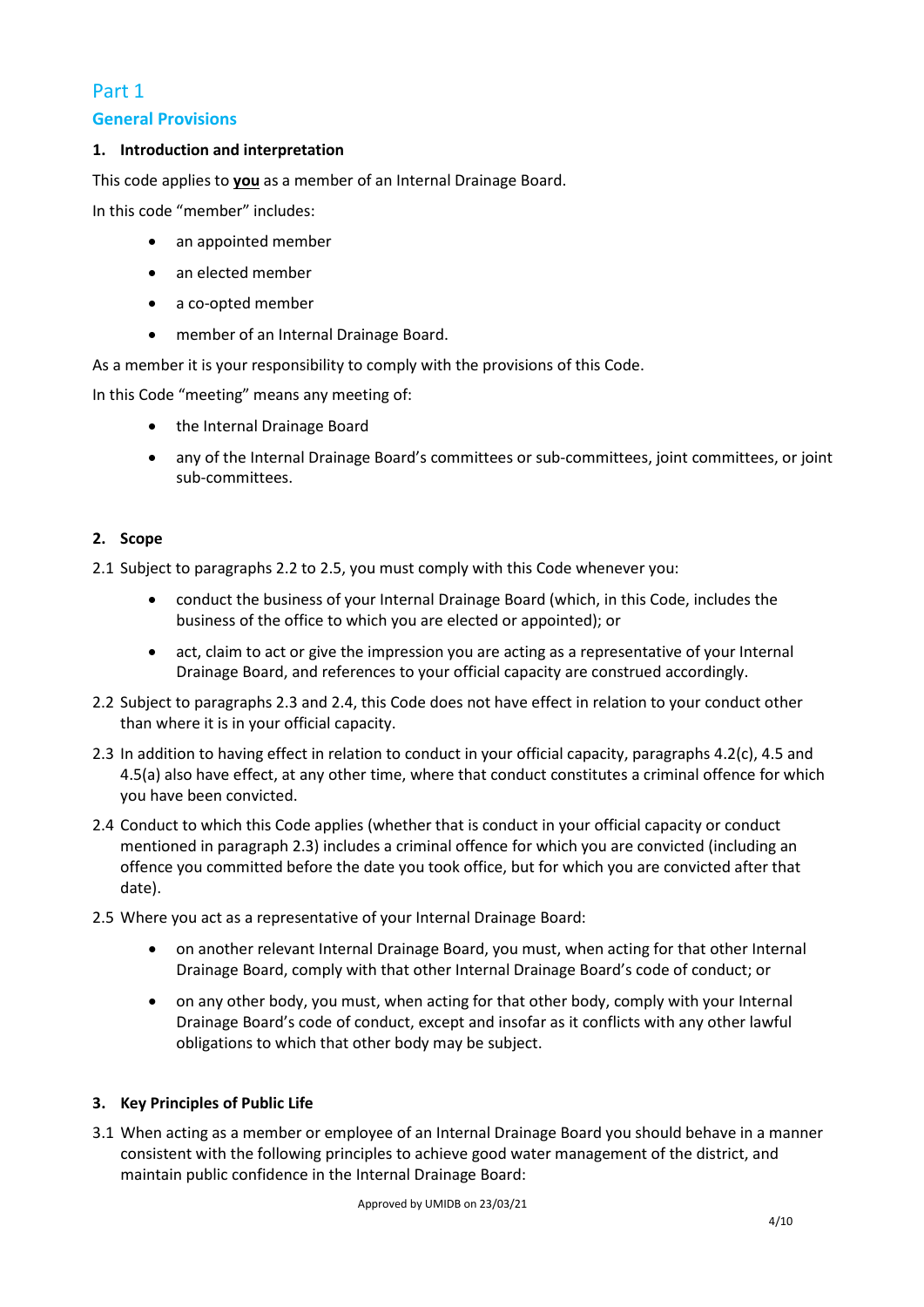#### <span id="page-4-0"></span>**4. General conduct**

- 4.1 You must treat others, including employees and members of your Internal Drainage Board, with courtesy and respect.
- 4.2 You must not:
	- do anything which may cause your Internal Drainage Board to breach the Equality Act 2010
	- bully any person
	- intimidate or attempt to intimidate any person who is or is likely to be:
		- o a complainant,
		- o a witness, or
		- $\circ$  involved in the administration of any investigation or proceedings, in relation to an allegation that a member (including yourself) has failed to comply with his or her Internal Drainage Board's code of conduct; or
	- do anything which compromises or is likely to compromise the impartiality of those who work for, or on behalf of, your Internal Drainage Board.
	- ask or encourage members or employees of your Internal Drainage Board to act in any way which would conflict with their own Code of Conduct.

4.3 You must not:

- disclose information given to you in confidence by anyone, or information acquired by you which you believe, or ought reasonably to be aware, is of a confidential nature, except where:
	- o you have the consent of a person authorised to give it;
	- o you are required by law to do so
	- $\circ$  the disclosure is made to a third party for the purpose of obtaining professional advice provided that the third party agrees not to disclose the information to any other person; or
	- o the disclosure is:
		- o reasonable and in the public interest; and
		- $\circ$  made in good faith and in compliance with the reasonable requirements of the Internal Drainage Board; or
- prevent another person from gaining access to information to which that person is entitled by law.
- 4.4 You must not conduct yourself in a manner which could reasonably be regarded as bringing your office or Internal Drainage Board into disrepute.
- 4.5 You may engage in political activity but should, at all times, remain conscious of your responsibilities as an Internal Drainage Board member and exercise proper discretion.
- 4.6 You:
	- must not use or attempt to use your position as a member improperly to confer on or secure for yourself or any other person, an advantage or disadvantage; and
	- must, when using or authorising the use by others of the resources of your Internal Drainage Board:
		- o act in accordance with your Internal Drainage Board's reasonable requirements; and
		- $\circ$  ensure that such resources are not used improperly for personal gain or political purposes (including party political purposes).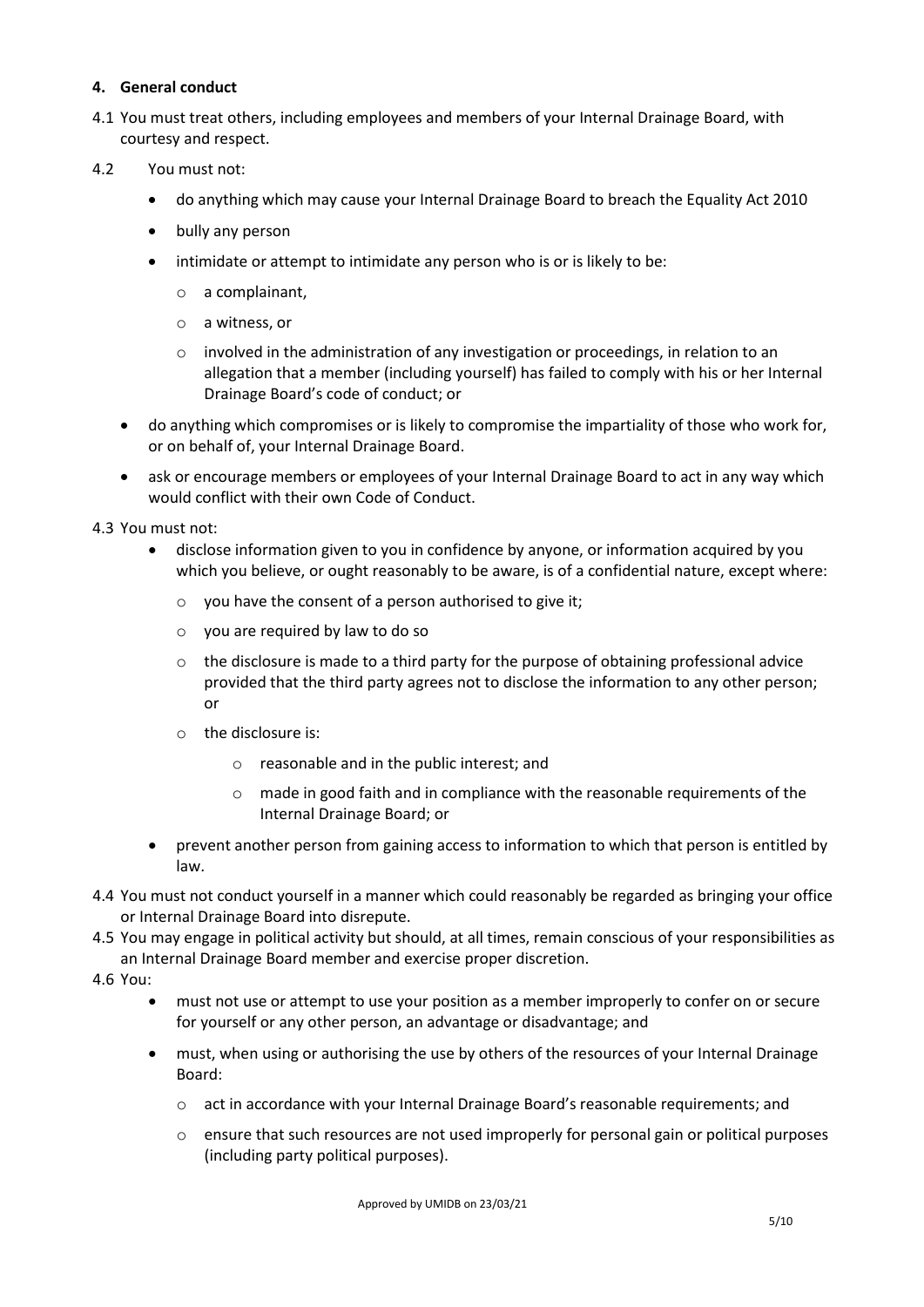#### <span id="page-5-0"></span>**5. Use of Public Funds**

- 5.1 You have a duty to ensure the safeguarding of public funds and the proper custody of assets which have been publicly funded.
- 5.2 You must carry out your fiduciary obligations responsibly that is, take appropriate measures to ensure that the body uses resources efficiently, economically and effectively, avoiding waste and extravagance.

#### <span id="page-5-1"></span>**6. Allowances**

6.1 You must comply with the rules set by the Internal Drainage Board regarding remuneration, allowances and expenses. It is your responsibility to ensure compliance with all relevant HM Revenue and Customs' requirements concerning payments, including expenses.

#### <span id="page-5-2"></span>**7. Gifts and hospitality**

- 7.1 You must not accept any gifts or hospitality which might, or might reasonably appear to, compromise your personal judgement or integrity or place you under an improper obligation.
- 7.2 You must never canvass or seek gifts or hospitality.
- 7.3 You must comply with the rules set by the body on the acceptance of gifts and hospitality. You should inform the Clerk (or equivalent) of any offer of gifts or hospitality and ensure that, where a gift or hospitality is accepted, this is recorded in a public register in line with the rules set by the body.
- 7.4 You are responsible for your decisions on the acceptance of gifts or hospitality and for ensuring that any gifts or hospitality accepted can stand up to public scrutiny and do not bring the public body into disrepute.

#### <span id="page-5-3"></span>**8. Responsibilities**

- 8.1 You should play a full and active role in the work of the Internal Drainage Board. You should fulfil your duties and responsibilities responsibly and, at all times, act in good faith and in the best interests of the Board.
- 8.2 You should deal with the public and their affairs fairly, efficiently, promptly, effectively and sensitively, to the best of your ability. You must not act in a way that unjustifiably favours or discriminates against particular individuals or interests.
- 8.3 You must comply with any statutory or administrative requirements relating to your post.
- 8.4 You should respect the principle of collective decision-making and corporate responsibility. This means that, once the Board has made a decision, you should support that decision.
- 8.5 You must not use, or attempt to use, the opportunity of public service to promote your personal interests or those of any connected person, firm, business or other organisation.
- 8.6 You should act in the interests of the Board as a whole and not as a representative or delegate of the body by whom you are appointed. You must not use your position as a Board Member except for the benefit of the Board.
- 8.7 As a Board Member you have duties and responsibilities analogous to those of directors of companies, who owe a fiduciary duty to the company and must exercise independent judgement.
- 8.8 If a bare majority of the Board, with due cause, consider that you have not acted within this Code of Conduct for Members you should consider resigning as a Member of the Board forthwith.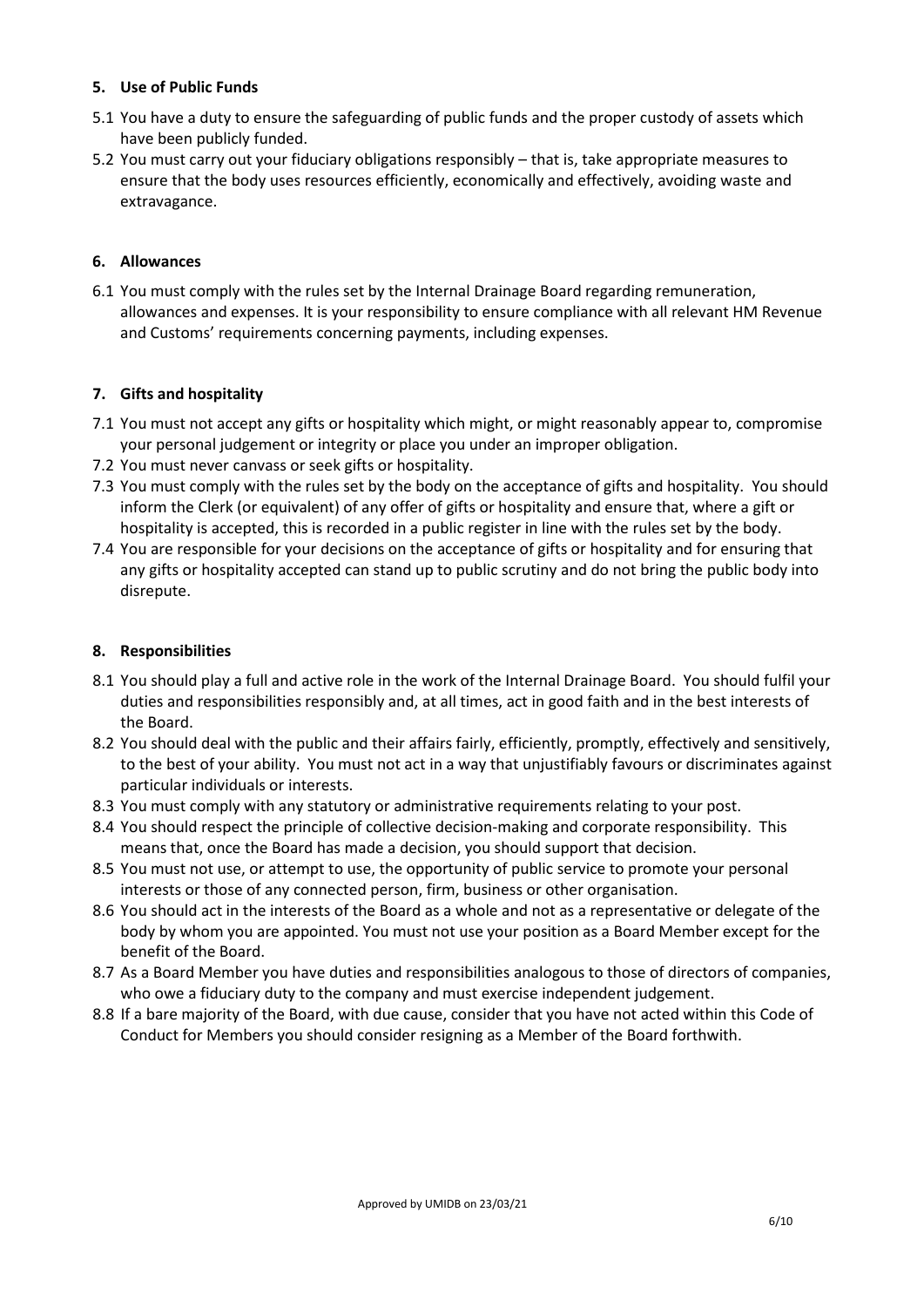# <span id="page-6-0"></span>Part 2

#### **Members Interests**

#### <span id="page-6-1"></span>**9. Personal interests**

- 9.1 You must ensure that no conflict arises, or could reasonably be perceived to arise, between your public duties and your personal interests – financial or otherwise.
- 9.2 You must comply with the rules of the Board on handling conflicts of interests set out in paragraphs 10 to 14.
- 9.3 You must remove yourself from the discussion or determination of matters in which you have a financial interest. In matters in which you have a non-financial interest, you should not participate in the discussion or determination of a matter where the interest might suggest a danger of bias.
- 9.4 When considering what non-financial interests should be declared, you should ask yourself whether a member of the public, acting reasonably, would consider that the interest in question might influence your words, actions or decisions.
- 9.5 It is your responsibility to ensure that you are familiar with the Board's rules on handling conflicts of interests, that you comply with these rules and that your entry in the Board's register of members' interests is accurate and up-to-date.
- 9.6 You have a personal interest in any business of your Internal Drainage Board where it might affect or is:
	- any body
		- o of which you are a member or in a position of general control or management and to which you are appointed or nominated by your Internal Drainage Board.
	- any body
		- o exercising functions of a public nature
		- o directed to charitable purposes; or
		- $\circ$  one of whose principal purposes includes the influence of public opinion or policy (including any political party or trade union), of which you are a member or in a position of general control or management.
	- any employment or business carried on by you or member of your family.
	- any person or body who employs or has appointed you.
	- any person or body, other than a relevant Internal Drainage Board, who has made a payment to you in respect of your election or any expenses incurred by you in carrying out your duties.
	- any person or body who has a place of business or land in your Internal Drainage Board's area, and in whom you have a beneficial interest in a class of securities of that person or body that exceeds the nominal value of £25,000 or one hundredth of the total issued share capital (whichever is the lower);
	- any contract for goods, services or works made between your Internal Drainage Board and you or a firm in which you are a partner, a company of which you are a remunerated director, or a person or body of the description specified in paragraph (vi);
	- the interests of any person from whom you have received a gift or hospitality with an estimated value of at least £25.
	- any land in your Internal Drainage Board's area in which you have a beneficial interest.
	- any land where the landlord is your Internal Drainage Board and you are, or a firm in which you are a partner, a company of which you are a remunerated director, or a person or body of the description is the tenant.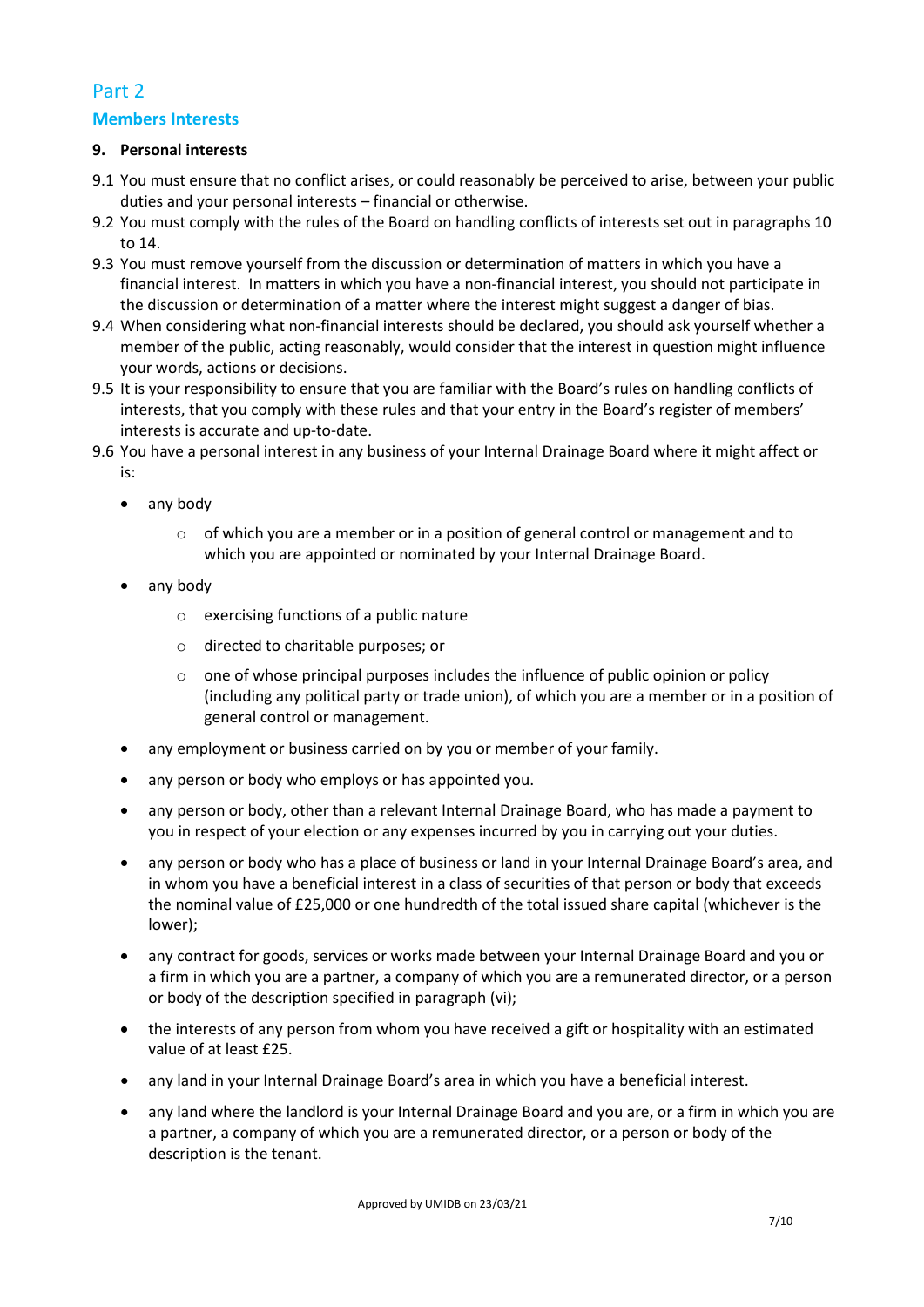- any land in the Internal Drainage Board's area for which you have a licence (alone or jointly with others) to occupy for 28 days or longer or
- a decision in relation to that business might reasonably be regarded as affecting your well-being or financial position or the well-being or financial position of a relevant person to a greater extent than the majority of:
	- o other council taxpayers, or
	- o ratepayers or inhabitants of the electoral division affected by the decision.

9.7 In paragraph 9.6(b), a relevant person is-

- a member of your family or any person with whom you have a close association.
- any person or body who employs or has appointed such persons, any firm in which they are a partner, or any company of which they are directors.
- any person or body in whom such persons have a beneficial interest in a class of securities exceeding the nominal value of £25,000; or
- any body of a type described in paragraph 9.6.

#### <span id="page-7-0"></span>**10. Disclosure of personal interests**

- 10.1 Subject to paragraphs 10.2 to 10.5, where you have a personal interest in any business of your Internal Drainage Board and you attend a meeting of your Internal Drainage Board at which the business is considered, you must disclose to that meeting the existence and nature of that interest at the commencement of that consideration, or when the interest becomes apparent.
- 10.2 Where you have a personal interest in any business of your Internal Drainage Board which relates to or is likely to affect a person described in paragraph 9.6(a)i or 9.6(a)ii(aa), you need only disclose to the meeting the existence and nature of that interest when you address the meeting on that business.
- 10.3 Where you have a personal interest in any business of the Internal Drainage Board of the type mentioned in paragraph 9.6(a)viii, you need not disclose the nature or existence of that interest to the meeting if the interest was registered more than three years before the date of the meeting.
- 10.4 Paragraph 10.1 only applies where you are aware or ought reasonably to be aware of the existence of the personal interest.
- 10.5 Where you have a personal interest but, by virtue of paragraph 14, sensitive information relating to it is not registered in your Internal Drainage Board's register of members' interests, you must indicate to the meeting that you have a personal interest but need not disclose the sensitive information to the meeting.

#### <span id="page-7-1"></span>**11. Prejudicial interest generally**

- 11.1 Subject to paragraph 11.2, where you have a personal interest in any business of your Internal Drainage Board you also have a prejudicial interest in that business where the interest is one which a member of the public with knowledge of the relevant facts would reasonably regard as so significant that it is likely to prejudice your judgement of the public interest.
- 11.2 You do not have a prejudicial interest in any business of the Internal Drainage Board where that business:
	- does not affect your financial position or the financial position of a person or body described in paragraph 9;
	- does not relate to the determining of any approval, consent, licence, permission, or registration in relation to you or any person or body described in paragraph 4; or
	- relates to the functions of your Internal Drainage Board in respect of:
		- o an allowance, payment or indemnity given to members.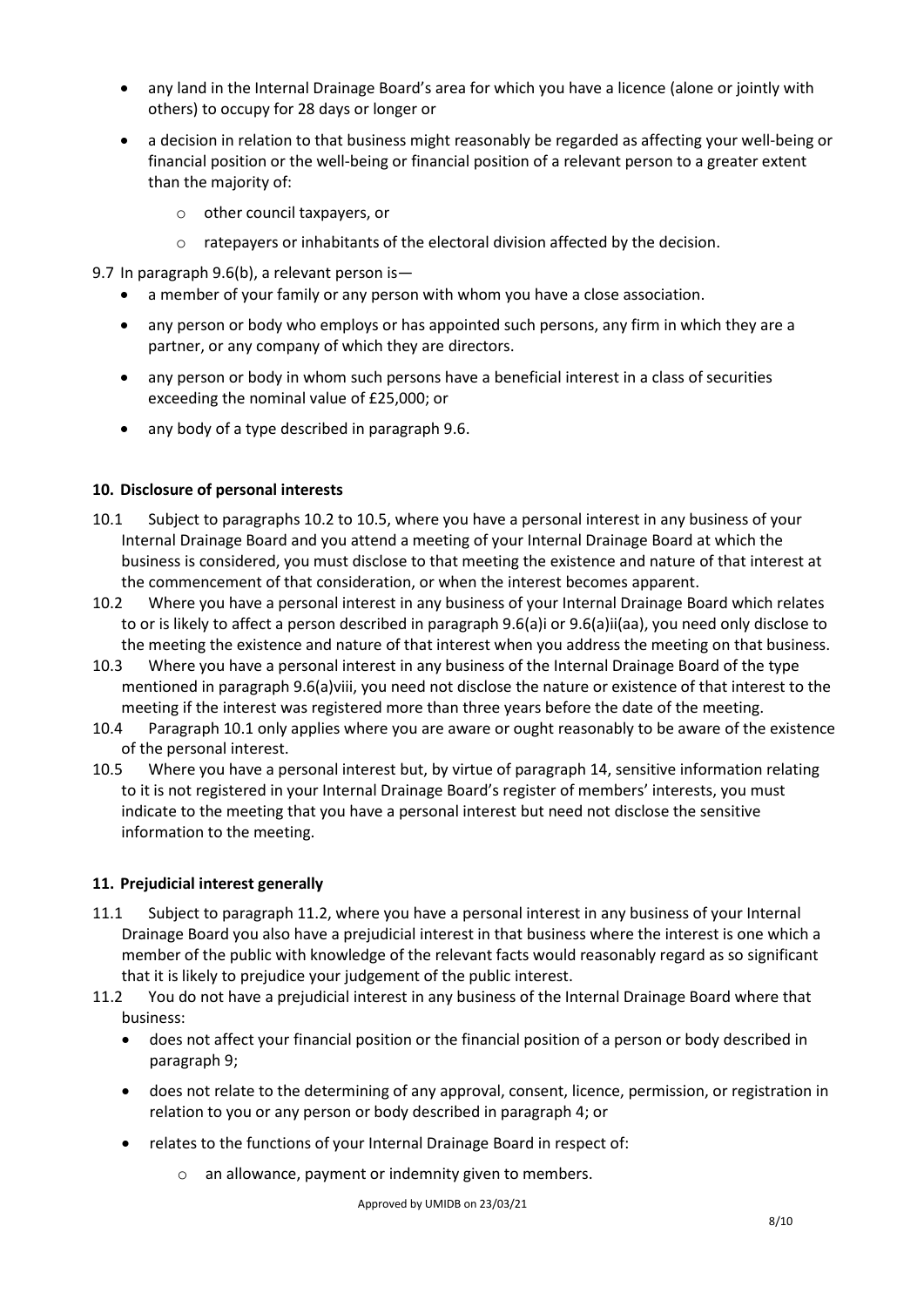- o any ceremonial honour given to members; and
- o setting drainage rates or a special levy under the Land Drainage Act 1991.

#### <span id="page-8-0"></span>**12. Effect of prejudicial interests on participation of debate**

12.1 Prejudicial interest shall be treated as set out in the Board's Standing Orders, Order of debate:

*'Members must declare where they have an interest in a matter to be discussed, the Chairman then deciding what if any part the member can take in any ensuing discussion and whether the member can vote'*